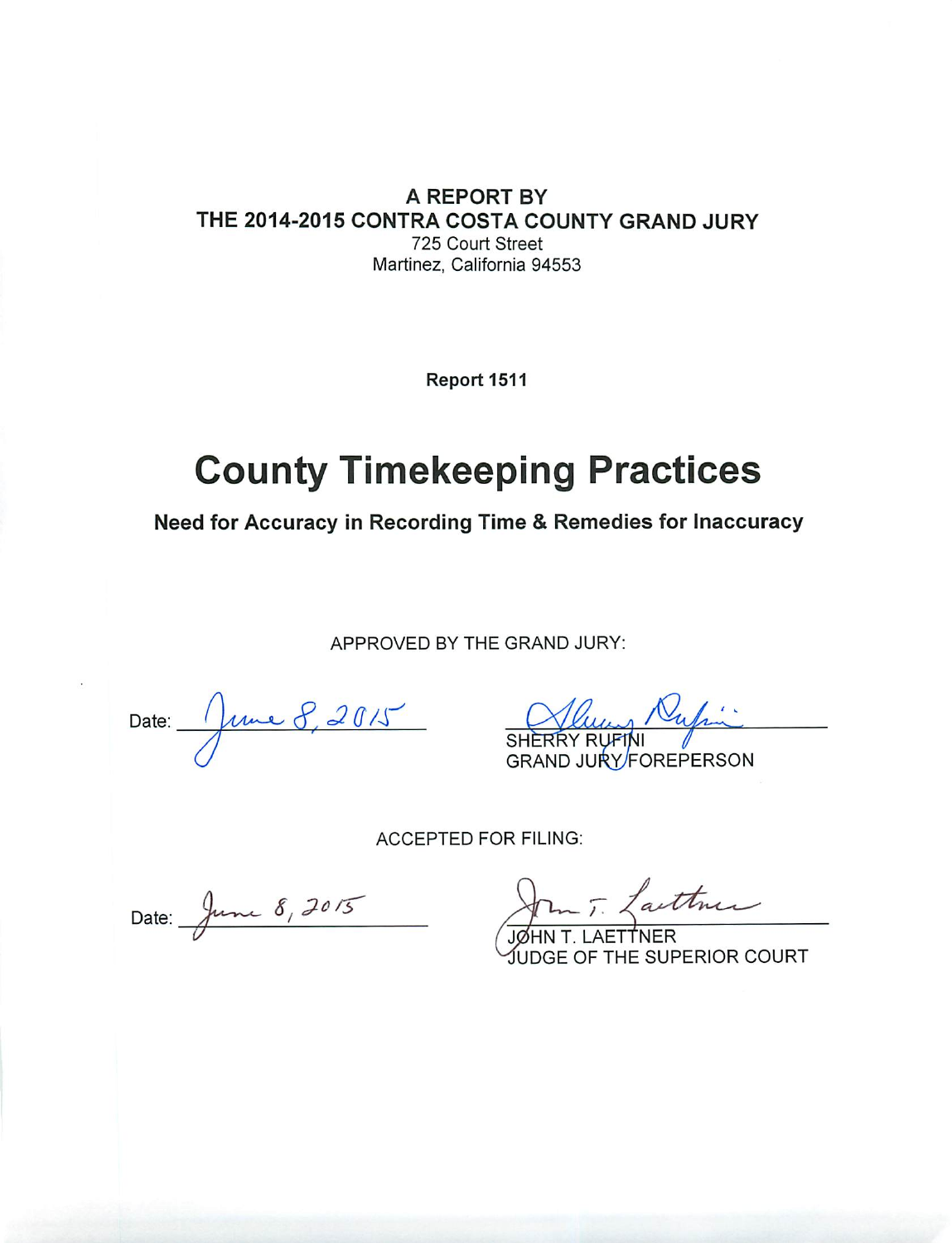Contact: Sherry Rufini Foreperson 925-957-5638

Contra Costa County Grand Jury Report 1511

# **County Timekeeping Practices**

#### **Need for Accuracy in Reporting Time & Remedies for Inaccuracy**

### **TO: The Contra Costa County Board of Supervisors**

#### **Contra Costa County Auditor-Controller**

#### **SUMMARY**

A critical function of any business or government agency is to ensure that its employees are properly compensated based on the time and services that they have provided. To do so, employers must have a system in place for employees to record time worked, as well as job functions performed, since pay for a job classification may vary based on the work an employee carries out.

The elements of timekeeping must allow for enough flexibility to accurately capture schedules and duties that earn additional pay. However, the more elaborate the timekeeping system, the more difficult it is for employees to accurately record time worked and specific work performed. Difficulties can lead to errors, which may be the result of inadequate training, lack of knowledge of changes and updates, or simple misunderstandings. It may also open the door to deliberate misstatement of time worked and duties performed.

Both honest errors and deliberate falsification can be identified by operational timekeeping audits and through inquiries or complaints from other employees. The latter method of identification requires an avenue for employees to report instances of perceived abuse without fear of retaliation, a "whistleblower" program.

However errors are identified, immediate response is essential to prevent abuse from becoming widespread. Errors can be minimized by thoroughly training employees at hire, and then at regular intervals during their employment to provide updates and changes. Allegations of deliberate falsification must be immediately and thoroughly investigated, with consistent enforcement of consequences.

While Contra Costa County's (the County) timekeeping system is complex, timekeeping training for new hires is inconsistent and inadequate. Department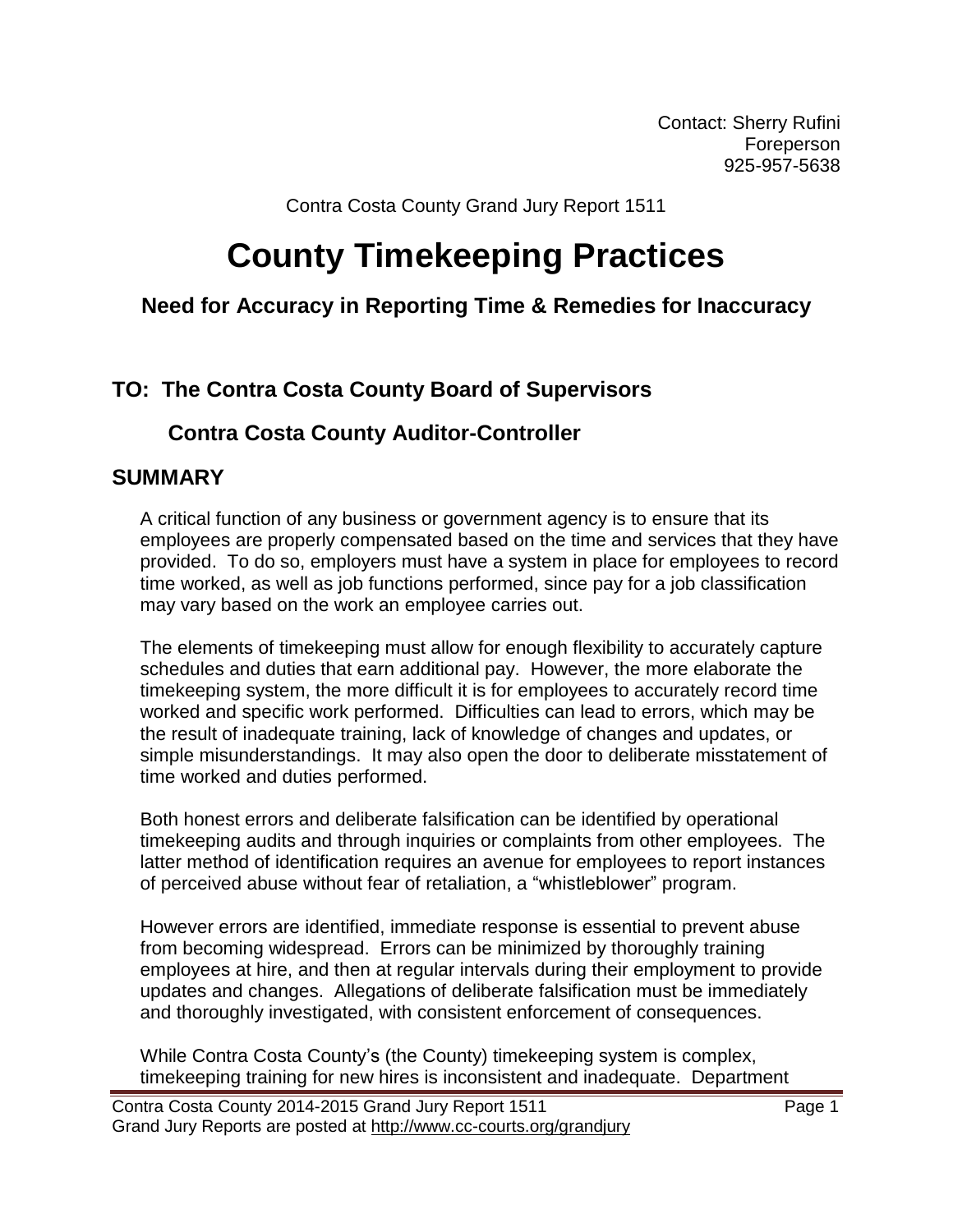operational audits do not include any review of how time worked is recorded. The County does not have a whistleblower program to report suspected timekeeping abuse or fraud.

The following actions could help correct these weaknesses:

- Provide more thorough and consistent timekeeping training.
- Include attestations of accuracy on timesheets.
- Require oversight by supervisors or managers.
- Include timekeeping in operational audits, and recommend corrective retraining as needed.
- Educate employees about whistleblower procedures.
- Institute a link to the whistleblower program on the County intranet.

The focus of this report is the County's timekeeping practices, employees' obligations and responsibilities for accuracy, and remedies for timekeeping errors and suspected abuse and/or fraud.

## **BACKGROUND**

Contra Costa County has more than 10,500 employees. Of these employees, roughly 80% are full or part time salaried employees and 20% are hourly employees. Salaried employees earn additional pay under various circumstances. Some of the more common examples of the 230 variable timekeeping pay codes are overtime pay, shift differential pay, hazard pay, on-call pay, and call-back pay.

The County has a monthly pay cycle that runs on the  $10<sup>th</sup>$  of the month for salaried employees. These employees may opt to receive up to one-third of their monthly pay as an advance on the  $25<sup>th</sup>$  of the month preceding the regular pay cycle for the payment. Most salaried employees have chosen to receive this advance. County employees who are hourly are on a semi-monthly pay cycle. These employees receive their pay on the  $10^{th}$  and  $25^{th}$  of the month. This pay cycle structure adds one of many levels of complexity to the payroll system.

In the late 1990s, technology made the process of timekeeping and payroll an automated function allowing for consolidation of timekeeping and payroll systems. The County began a staged rollout of a system called Kronos to County Departments in 1998 with the final department going on-line in 1999. However, before this rollout began, the initial implementation of the Kronos system revealed that, as configured, Kronos would not be operationally feasible for the County because it only allowed the input of timekeeping data one employee at a time. With 10,300 County employees at that time, single employee entry input was not practical. The Auditor-Controller's office worked with Kronos and developed the Rapid Data Entry system as a solution. The Rapid Data Entry system allowed departments to select multiple employees within a department or division and enter individual employee time codes on a single data entry screen. Kronos and Rapid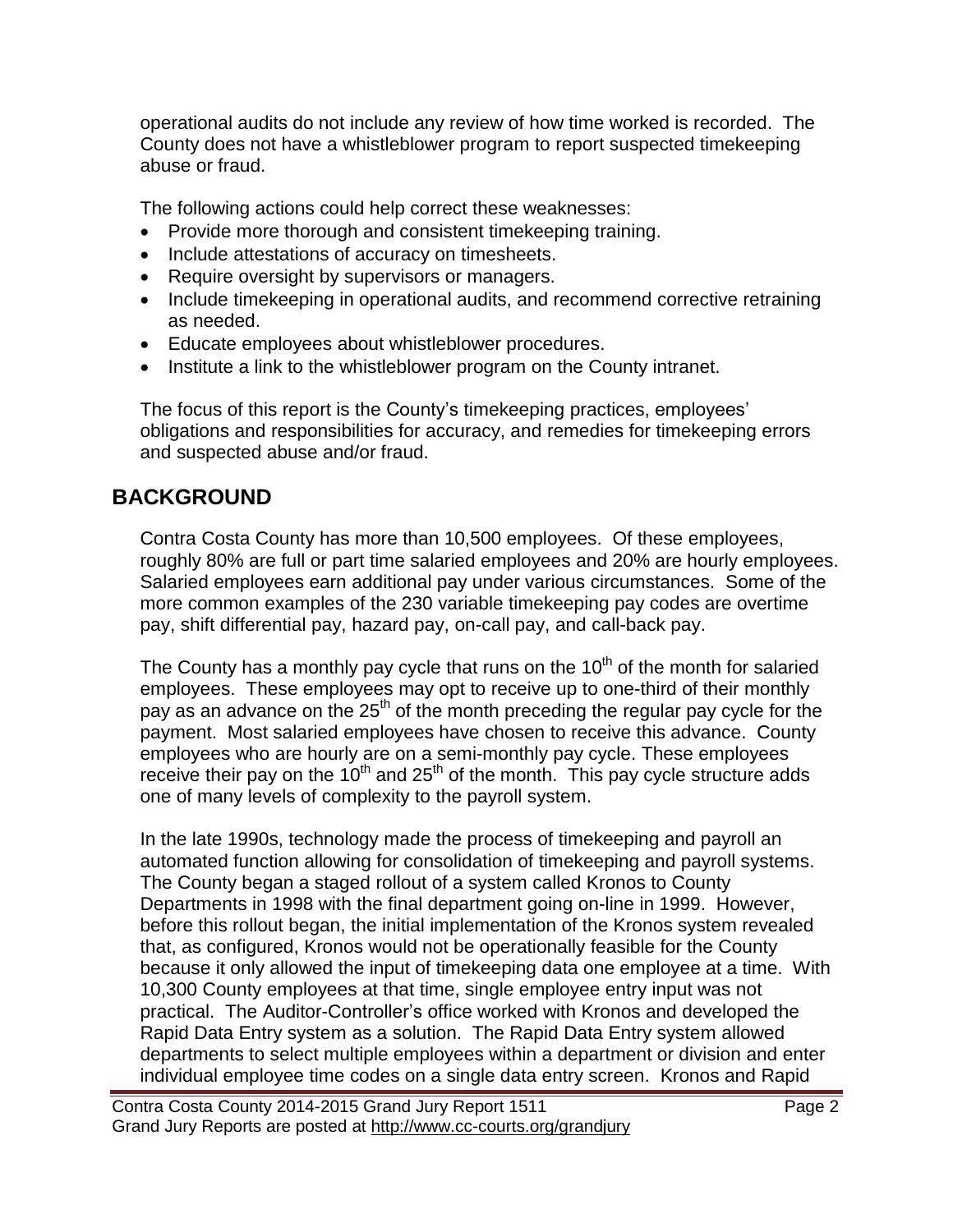Data Entry systems are still in use today. Together these systems send the timekeeping data to the County payroll program called PeopleSoft. The potential for timekeeping fraud is prevalent due to confusion about pay code use. Different clerks may enter information about the same work performed by the same position but using different pay codes, resulting in incommensurate pay or benefits. For example, employees may incorrectly receive pension compensable time for time that should not be coded as pension compensable. Timekeeping audits are not performed on timekeeping records to ensure accuracy.

If a County employee suspects fraud or other timekeeping abuses taking place, the employee has no readily available avenue for reporting it. The County does not have its own whistleblower policy or procedures in place.

### **DISCUSSION**

Timekeeping in the County is complex due to the large number of employees, multiple bargaining units and a high degree of decentralization. At least 28 departments operate independently throughout the County. Fifteen unions with 19 Memoranda of Understanding (MOU) create 30 bargaining units, and generate approximately 90 different sets of rules for the application of the various pay codes within each position in the County.

Of the County's 10,500 employees, approximately 80% are full or part time salaried employees, while the remaining 20% are hourly employees. Job description and pay grade determine compensation for the salaried employees. Many of these employees are eligible for variable compensation, which is determined by the governing MOU. These detail types and rates of compensation applicable to the variable pay codes. Currently there are 230 timekeeping pay codes in effect.

The County's current system is based on employees manually recording their time on a timesheet or timecard. The timesheet, which is signed by the employee and the employee's supervisor or manager, contains no attestation or certification of accuracy by either. The addition of an attestation is widely accepted to be a strong deterrent against abuse or fraud and mandates review and verification by management. To date, the County has not implemented a way to verify the accuracy of a timesheet. The information from the timesheet is then entered by a pay clerk who assigns a pay code that he or she interprets to be correct. The Auditor-Controller's Office runs payroll queries that have caught inaccurate timecode entries. An example is when employees performing exactly the same work, but in different locations, have had their work assigned to different pay codes because different pay clerks, even in the same department, may not share the same interpretation of the pay code. However, not all inaccuracies are identified by these queries. In a 2013 *Contra Costa Times* column, Daniel Borenstein, wrote that doctors at the Regional Medical Center were receiving on-call pay when they were actually not on-call. Because of this article, the Auditor-Controller's Office has since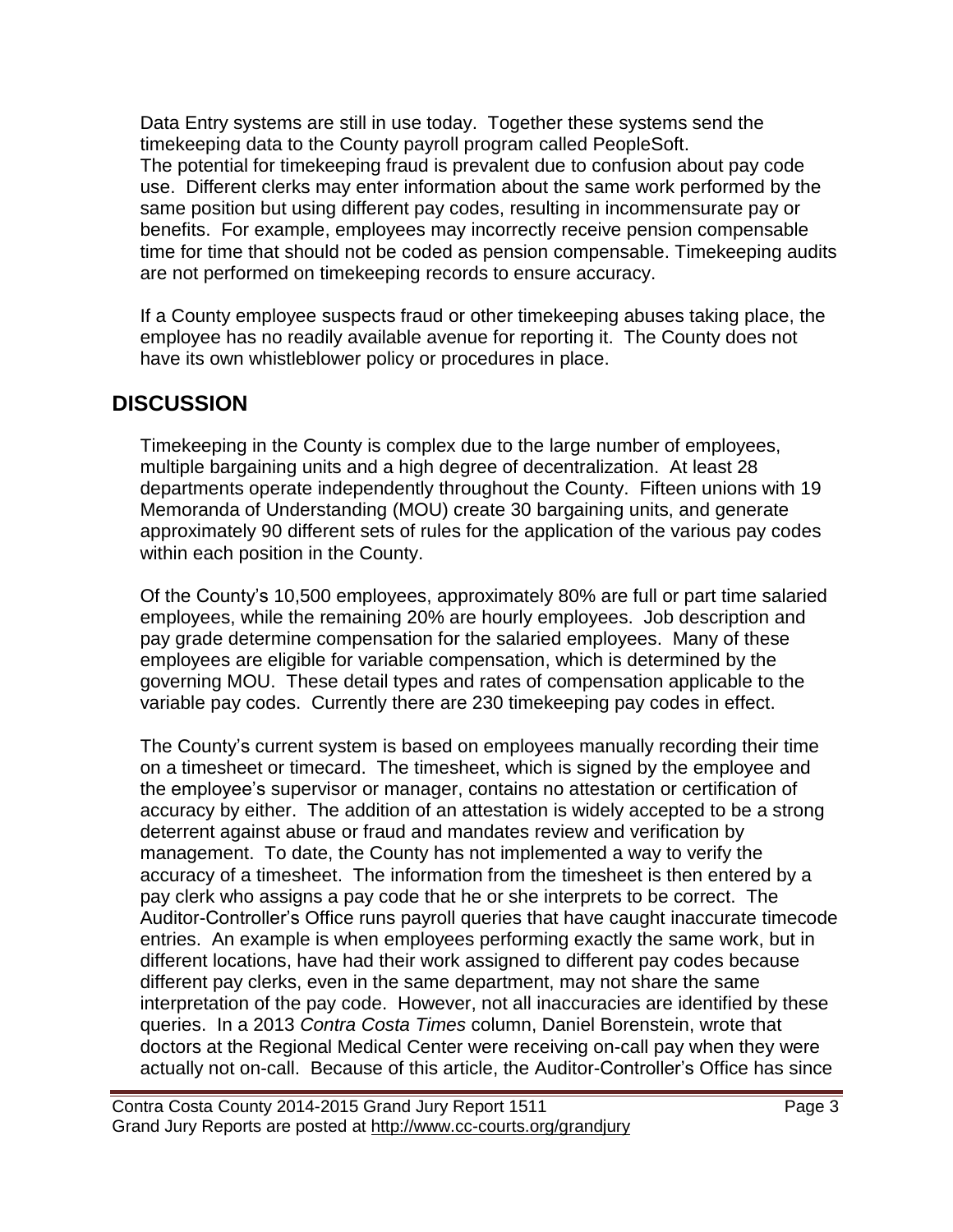increased the number of payroll queries, but does not include timekeeping records as part of these operational audits.

With over 50 payroll clerks entering pay codes for over 10,500 employees, governed by 19 different MOUs, centralized training is not feasible. However, departmentspecific procedures could be codified and made available. Without these written procedures, employees who fill out their own timesheets are left to be trained by payroll clerks, supervisors, or managers, many of whom have not themselves received department-specific training.

Beginning in 2012, the County began working with ADP, an industry-leading payroll service, to update their payroll and timekeeping systems. One critical aspect of a new system is the implementation of a scheduling system. The ADP version is called eTime scheduler and is a component of the timekeeping system.

In anticipation of rolling out a new timekeeping system, the County Administrator's Office released Administrative Bulletin 435. This bulletin establishes policy, procedures, and criteria, for the evaluation, authorization, and implementation for the already-existing 9/80 work schedules. A 9/80 work schedule allows an employee to work 80 hours in nine days instead of ten days. Its purpose, as outlined in this bulletin "is to enhance County service and accommodate employee lifestyle and work preference while not adversely affecting the interest of the County, departments, other employees, or the public." These schedules, in conjunction with existing County-approved schedules, bring the total number of approved schedule patterns to 917 (see Appendix A). Of these 917 approved patterns, currently 661 patterns are in use. This number of schedule patterns adds a higher degree of complexity to an already complex system.

At the time of this report, ADP has not been able to meet the County's need for a comprehensive timekeeping system. This situation is due to the complexity created by the number of time codes allowed under the operating MOUs, the number of schedules available to employees and the advance payment option.

The delay in implementing the new timekeeping system led to the Auditor-Controller's Office developing a Time Schedule Collection Website to use in the interim. In March of 2014, all County departments were instructed to input and maintain full and part-time employees' schedules on the Time Schedule Collection Website until implementation and rollout of the ADP eTime system. Currently only 4,723 employees (56.7%) of the 8,326 employees whose timekeeping will be tracked by the ADP eTime system have a schedule in this website. While failure to properly use the Time Schedule Collection Website may open the door to timekeeping mistakes or fraud, the County does not have its own whistleblower policy or any publicized procedures for employees to report such instances.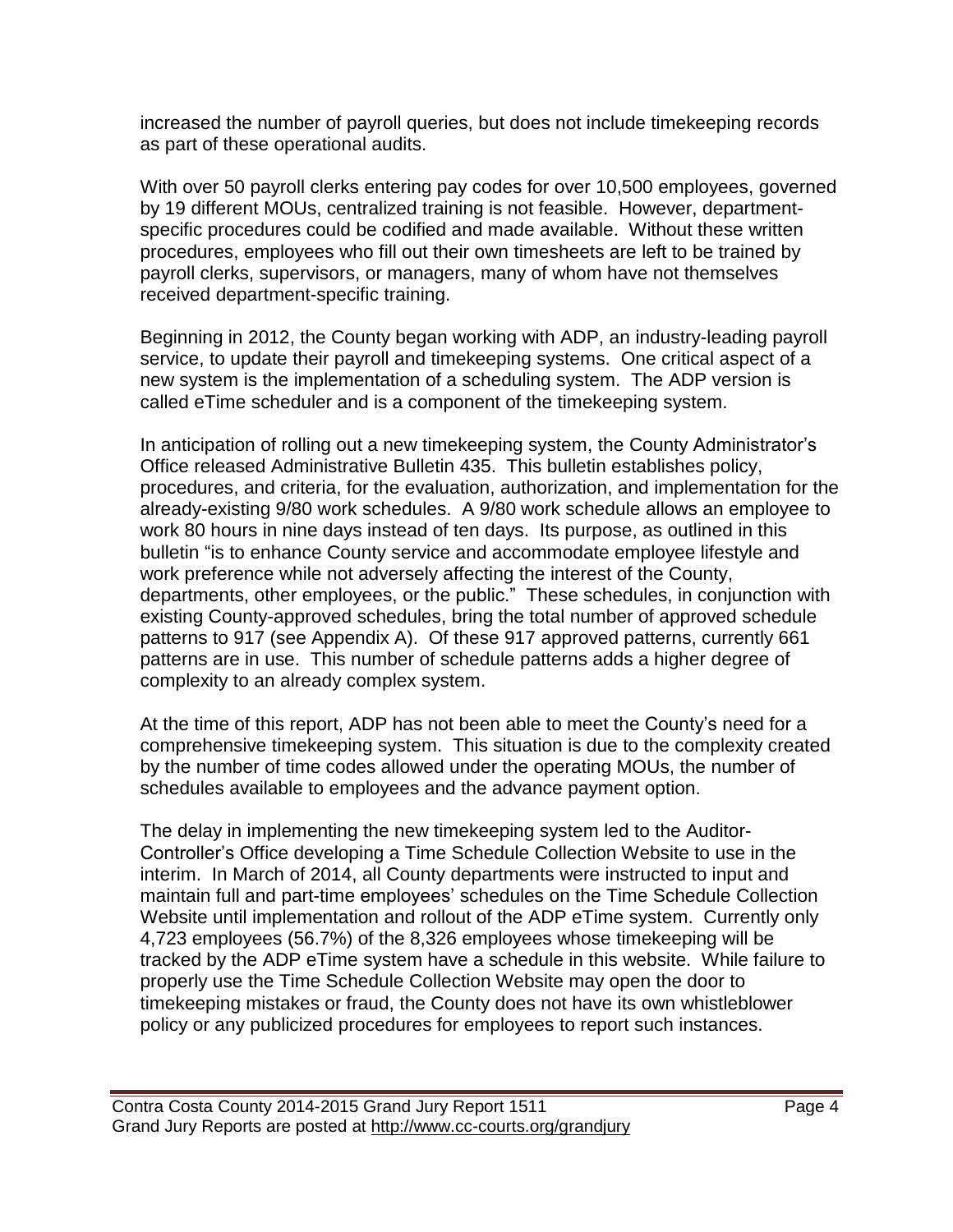#### **FINDINGS**

- F1. County employees record their time on timesheets or timecards.
- F2. County employees and their supervisor or manager are not required to attest to the accuracy of their timesheets or time cards.
- F3. The County has not implemented a method to verify the accuracy of timesheets and timecards.
- F4. Pay clerks sometimes enter inaccurate pay codes due to misunderstandings, lack of training, and lack of department-specific codified procedures.
- F5. In March of 2014, County departments were directed to maintain employees' schedules in the County-developed Time Schedule Collection Website.
- F6. Currently, only 4,723 (56.7%) of the 8,326 employees have schedules in the Time Schedule Collection Website.
- F7. The County encounters difficulty in tracking and recording appropriate time and pay codes due to the complexity of its timekeeping structure.
- F8. The County does not have its own whistleblower policy or procedures in place for employees to report suspected timekeeping fraud.
- F9. Deficiencies in timekeeping practices are not systematically identified and corrected because operational audits do not include timekeeping practices and payroll queries are not sufficiently comprehensive to identify all deficiencies.
- F10. The County has a semi-monthly pay cycle for hourly employees and has created what amounts to a semi-monthly pay cycle for salaried employees by allowing these employees the option to take up to a one-third advance.

## **RECOMMENDATIONS**

- R1. The County should require timesheets or the system of time reporting to include a signed attestation of accuracy from the reporting employee and employee's supervisor or manager.
- R2. The County should require department supervisors or managers to periodically review attendance and time records to ensure both accuracy and completeness.
- R3. The Auditor-Controller's Office should consider codifying timekeeping and pay code procedures for each department, and identifying funds to do so.
- R4. The County should make timekeeping and pay code procedures promulgated by the Auditor-Controller's Office, along with associated training, available to all payroll clerks and included in the new employee orientation.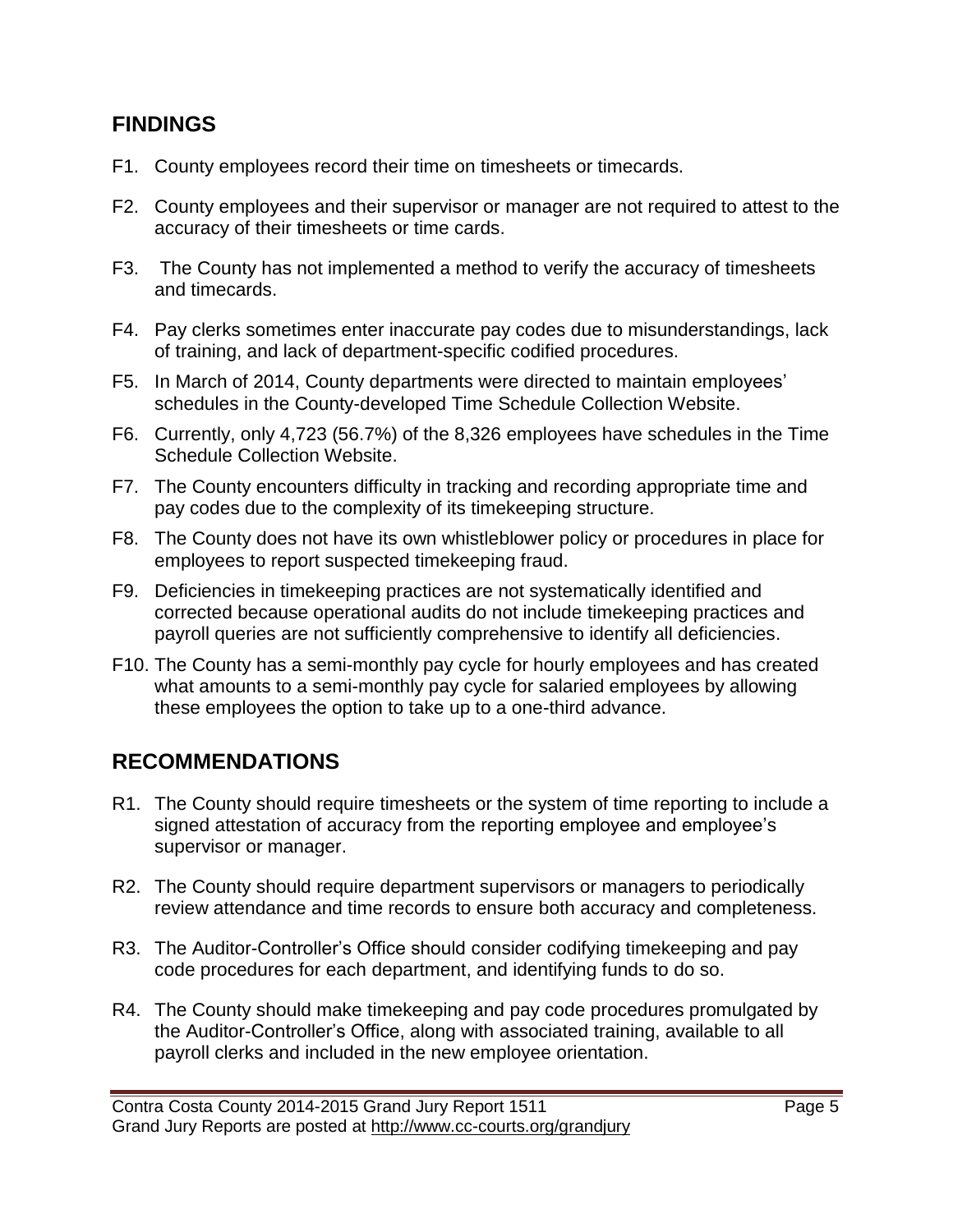- R5. The County should direct all departments to place salaried employees' schedules in the Time Schedule Collection Website as required in the March 6, 2014 bulletin from the office of the Auditor-Controller.
- R6. The Auditor-Controller's Office should explore possible ways to reduce the number of pay codes to a more manageable level.
- R7. The County should consider developing whistleblower procedures for employees reporting suspected timekeeping fraud, posting these procedures on the County's intranet, and identifying funds to carry out these activities.
- R8. The Auditor-Controller's Office should consider including timekeeping practices in operational audits and recommending corrective action for all timekeeping deficiencies identified and identifying funds to carry out these activities.
- R9. The County should adopt a semi-monthly pay cycle for all employees which will eliminate the need for an option to take a monthly advance.

## **REQUIRED RESPONSES**

|                                          | <b>Findings</b> | <b>Recommendations</b>                           |
|------------------------------------------|-----------------|--------------------------------------------------|
| Contra Costa County Board of Supervisors | F9. F10         | F2, F3, F4, F7, F8, R1, R2, R4, R5, R7, R9       |
| Contra Costa County Auditor-Controller   | F1, F4, F5, F6, | R <sub>3</sub> , R <sub>6</sub> , R <sub>8</sub> |
|                                          |                 |                                                  |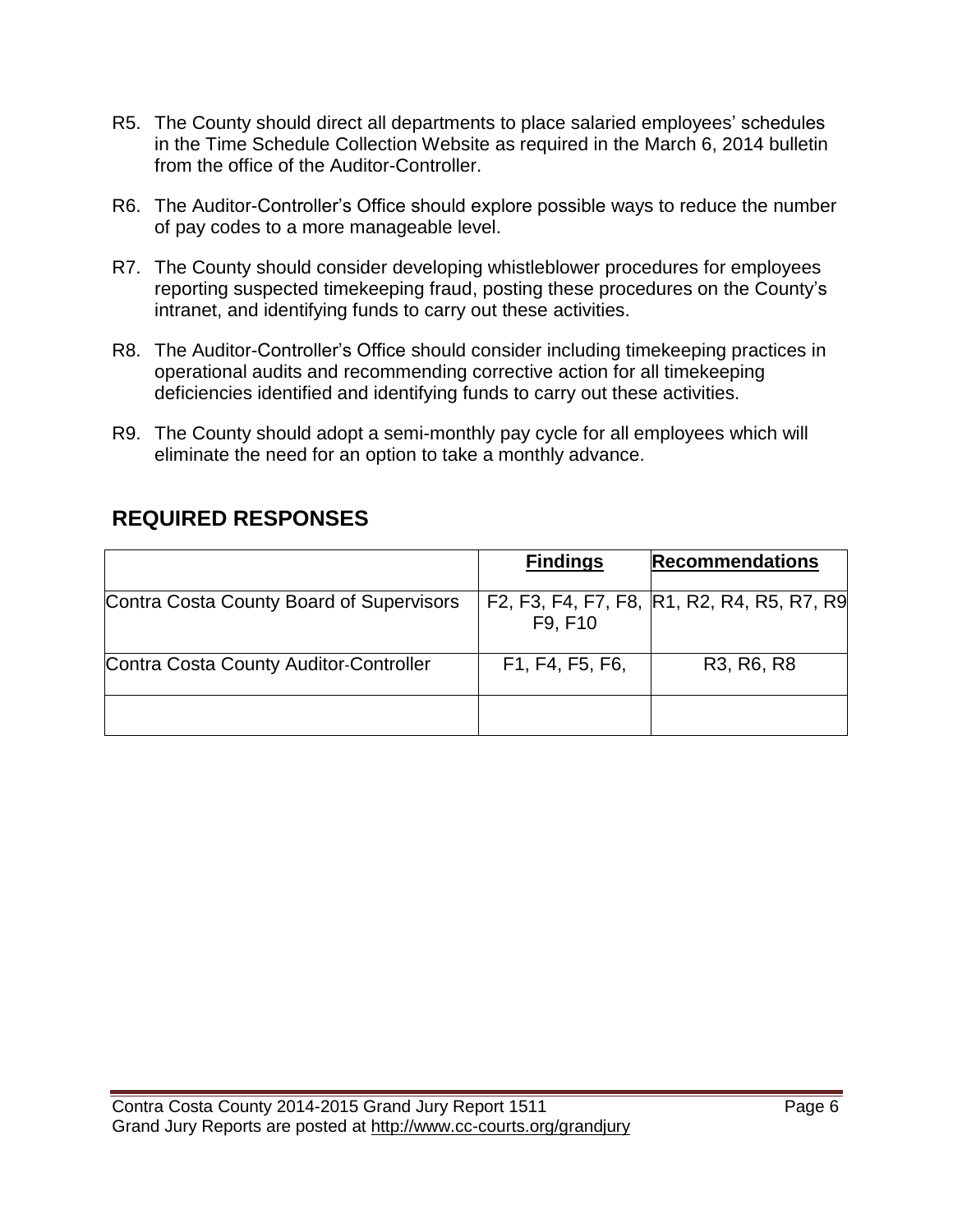#### **Appendix-A**

**CONTRA COSTA COUNTY** Office of the County Administrator ADMINISTRATIVE BULLETIN

Number: 435 December 24, 2012 Date: Section: Personnel

9/80 Work Schedules **SUBJECT:** 

The purpose of 9/80 Work Schedules is to enhance County service and accommodate employee lifestyle and work preferences, while not adversely affecting the interests of the County, departments, other employees, or the public. This Administrative Bulletin establishes policy, procedures, and criteria for the evaluation, authorization, and implementation of 9/80 work schedules.

- APPLICABILITY. This bulletin replaces and supersedes all other County and L. department policies regarding 9/80 work schedules.
- AUTHORITY. In accordance with the provisions of Contra Costa County П. Ordinance Code Section 24-4.008, the County Administrator has the authority and the responsibility to establish and enforce personnel policies in County departments and agencies, including work schedule policies.
- POLICY. Department Heads may offer current and future employees a 9/80 work III. schedule with the first or second Monday or Friday off and with a start time of 7:30 am. or 8:00 am. This option is to be used for most employees who work a 9/80 work schedule.

Additionally, Department Heads may offer 9/80 work schedules in accordance with Appendix A, attached hereto. This authority is limited to those employees and to those schedules that are set forth in Appendix A. No other 9/80 schedules will be allowed and cach bargaining unit is limited to its specified schedules.

9/80 work schedules may be implemented on a department-wide, division-wide, section-wide or work group basis.

#### IV. EMPLOYEE PARTICIPATION IN A 9/80 WORK SCHEDULE.

Participation in a 9/80 work schedule is voluntary for employees, but the prior, written approval of the Department Head is required. The decision of the Department Head on the issue of employee eligibility to participate in a 9/80 work schedule is final and is not subject to any appeal of any kind.

Contra Costa County 2014-2015 Grand Jury Report 1511 Grand Jury Reports are posted at http://www.cc-courts.org/grandjury Page 7

1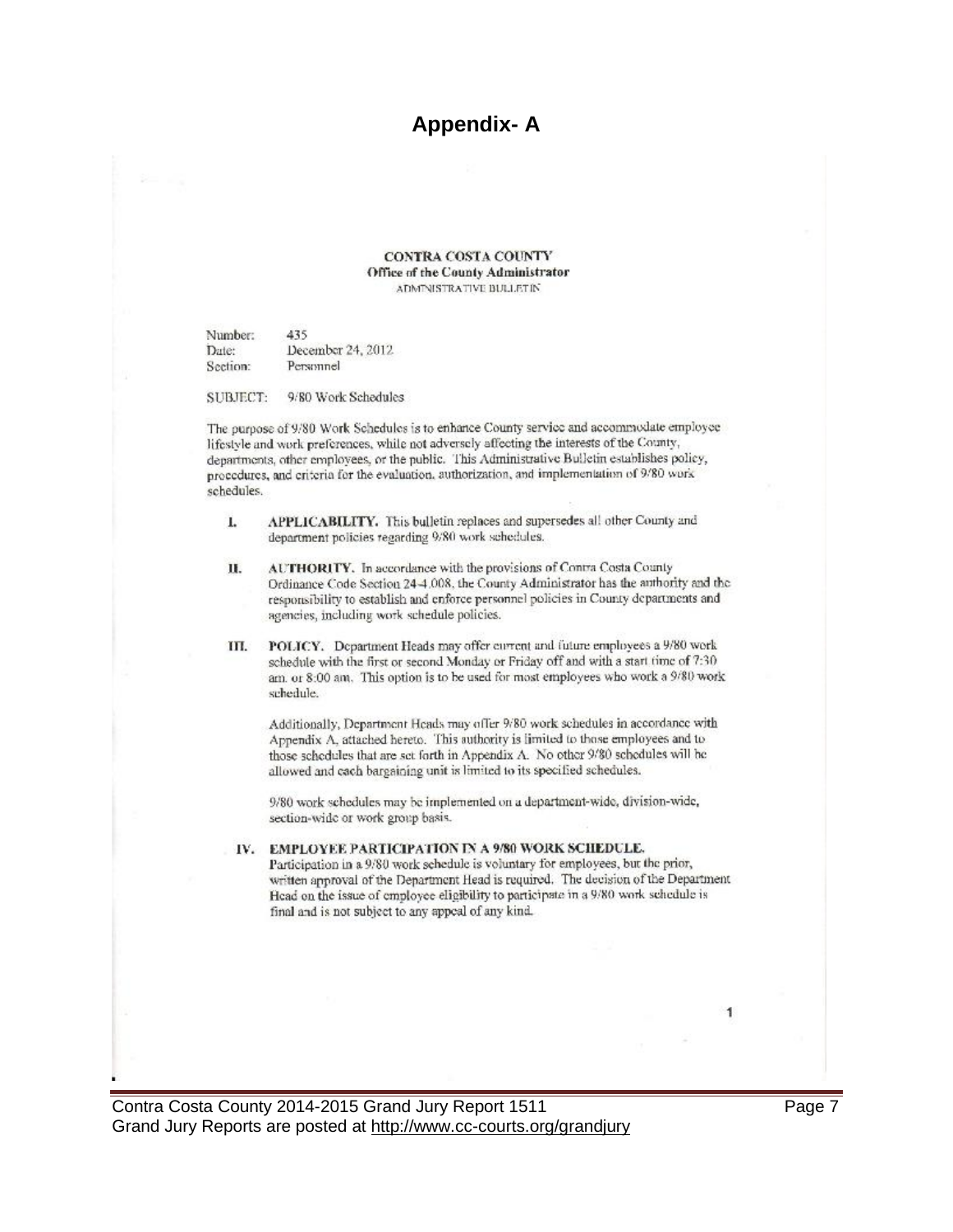#### INITIATION, MODIFICATION, AND DISCONTINUATION OF AN V. EMPLOYEE'S 9/80 WORK SCHEDULE.

- A. General Rule: Initiation, modification, or discontinuation of a 9/80 work schedule must not adversely affect the services of the department, increase operating costs, or reduce revenues. Initial participation in a 9/80 work schedule, modification of an existing 9/80 work schedule, or discontinuation of a 9/80 work schedule may only occur two times each calendar year, per employee.
- B. Timing: A 9/80 work schedule may only be initiated, modified, or discontinued once an employee has completed his/her current scheduled work week. (Failure to follow this direction may result in an obligation to pay overtime to the affected employee.)

#### VI. FLEXING THE WORK SHIFT ON THE 8 HOUR WORK DAY

Flexing the work shift on the 8-hour workday for a FLSA non-exempt employee is not permitted unless expressly authorized by the Department Head. Allowing an employee to flex bis/her work shift on his/her 8-hour workday will result in the obligation to pay overtime to the employee and should be avoided for that reason.

#### VII. TRANSITIONING WORK SCHEDULES.

When an employee transitions from a 5/40 work schedule to a 9/80 work schedule, the start date/time of the employee's work week will automatically change. This change means that some hours worked by the employee will fall in both the old workweek and the new workweek. For example, if the old workweek began on Sunday at midnight, and the new workweek is proposed to begin on Friday at noon, any hours worked between noon on Friday and midnight on Sunday will constitute both the last hours of the old 5/40 workweek and the first hours of the newly established 9/80 workweek.

In accordance with the Fair Labor Standards Act, when hours worked by a nonexempt employee fall within both the old and new workweeks, a calculation of overtime must be made by the Auditor's Office, which includes those hours in both the old and new workweeks, and the greater of the two amounts will be paid to the employee. When the non-exempt employee does not actually work those overlapping hours and instead uses leave accruals of any kind (vacation, sick leave, personal holiday, etc.), this overtime obligation is avoided. Department Heads should try to avoid this overtime situation to the extent it is operationally feasible.

 $/sl$ 

Contra Costa County 2014-2015 Grand Jury Report 1511 Grand Jury Reports are posted at http://www.cc-courts.org/grandjury Page 8

 $\mathbf{2}$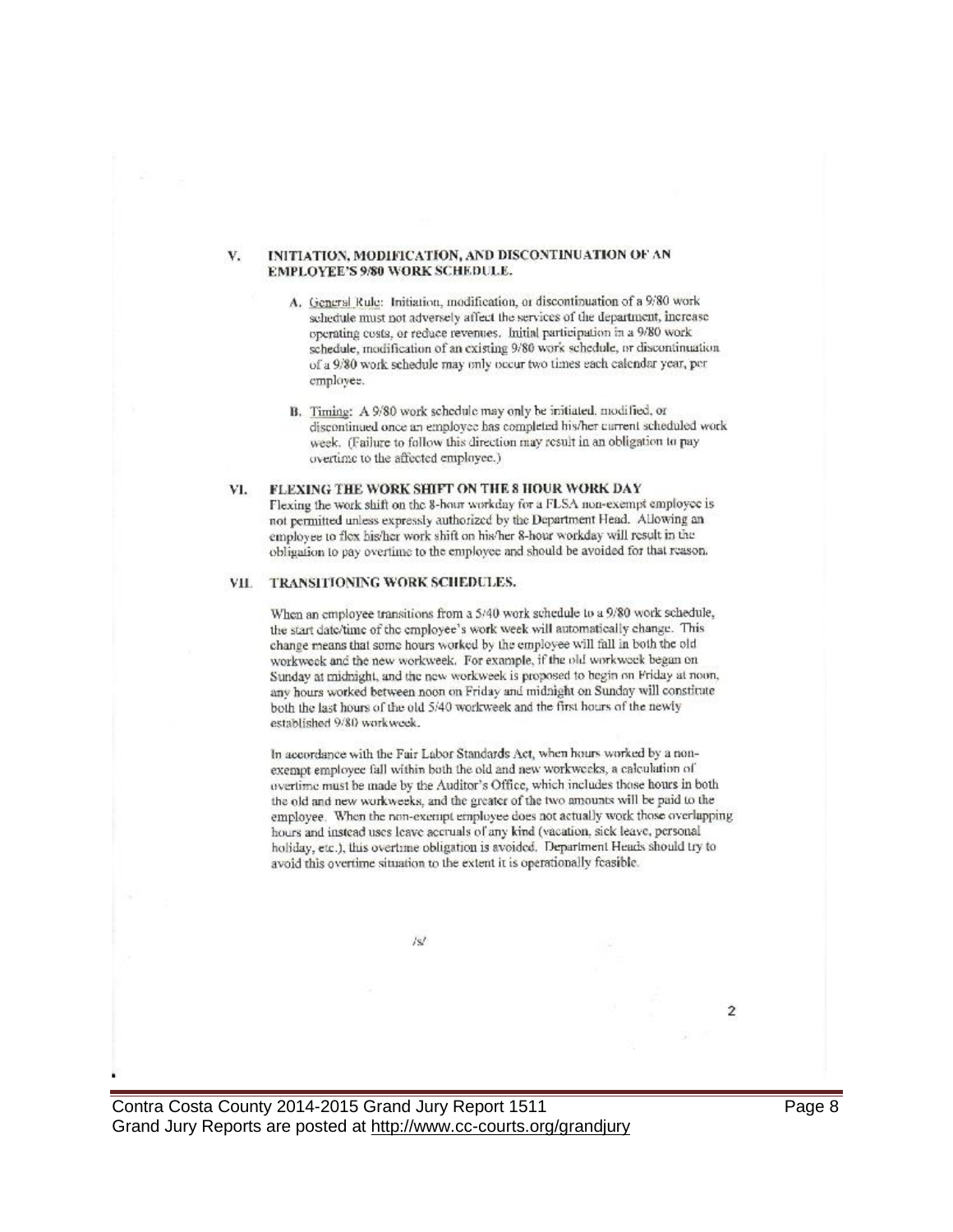|                   |                                | Appendix A<br><b>Barg Unit Description</b>                                        | 980         |
|-------------------|--------------------------------|-----------------------------------------------------------------------------------|-------------|
| Union             | <b>Barg Unit</b><br><b>ALL</b> | 25, 21, 3R, 4N, 51, 8J, 8I, b8, bf, bs,<br>C8, D8, HA, K2, K6, KK, KL, KU, KZ PP, |             |
| ALL               |                                | QA, QM, QS, QT, QV, V#, VH, VN, ZA,<br>ZB,ZN                                      | 980Mon1130a |
|                   | ALL                            | 25, 21, 3R, 4N, 51, 8J, 8I, b8, bf, bs,                                           |             |
|                   |                                | C8, D8, HA, K2, K6, KK, KL, KU, KZ PP,                                            |             |
| ALL               |                                | QA, QM, QS, QT, QV, V#, VH, VN, ZA,<br>ZB,ZN                                      | 980Mon1200p |
|                   | <b>ALL</b>                     | 25, 21, 3R, 4N, 51, 8J, 8J, b8, bf, bs,                                           |             |
|                   |                                | C8, D8, HA, K2, K6, KK, KL, KU, KZ PP,                                            |             |
|                   |                                | QA, QM, QS, QT, QV, V#, VH, VN, ZA,                                               |             |
| All               |                                | ZB,ZN                                                                             | 980Fri1130a |
|                   | ALL                            | 25, 21, 3R, 4N, 51, 8J, 8I, b8, bf, bs,                                           |             |
|                   |                                | C8,D8, HA, K2, K6,KK, KL, KU, KZ PP,                                              |             |
| <b>ALL</b>        |                                | QA, QM, QS, QT, QV, V#, VH, VN, ZA,<br>ZB,ZN                                      | 980Fri1200p |
|                   |                                |                                                                                   |             |
| Local 1021        | 25                             | Social Services Unit                                                              | 980Fri1100a |
| Local 1021        | 25                             | <b>Social Services Unit</b>                                                       | 980Fri1230p |
| Local 1021        | 25                             | <b>Social Services Unit</b>                                                       | 980Mon0100p |
| Local 1021        | 25                             | Social Services Unit                                                              | 980Mon0130p |
| Local 1021        | 25                             | <b>Social Services Unit</b>                                                       | 980Mon1100a |
| Local 1021        | 25                             | <b>Social Services Unit</b>                                                       | 980Mon1230p |
| Local 1021        | 25                             | Social Services Unit                                                              | 980Wed1100a |
| Local 1021        | 25                             | Social Services Unit                                                              | 980Wed1130a |
| Local 1021        | 25                             | Social Services Unit                                                              | 980Wed1230p |
| Local 1021        | 21                             | Service Line Supervisors Unit                                                     | 980Fri0100p |
| Local 1021        | 21                             | Service Line Supervisors Unit                                                     | 980Fri1100a |
| Local 1021        | 21                             | Service Line Supervisors Unit                                                     | 980Fri1230p |
| Local 1021        | 21                             | Service Line Supervisors Unit                                                     | 980Mon1100a |
| Local 1021        | 21                             | Service Line Supervisors Unit                                                     | 980Mon1230p |
| Local 1021        | 21                             | Service Line Supervisors Unit                                                     | 980Tue1100a |
| Local 2700        | 3R                             | <b>General Clerical Unit</b>                                                      | 980Fri0200p |
| Local 2700        | 3R                             | <b>General Clerical Unit</b>                                                      | 980Fri0500p |
| Local 2700        | 3R                             | <b>General Clerical Unit</b>                                                      | 980Fri1000a |
| Local 2700        | 3R                             | <b>General Clerical Unit</b>                                                      | 980Fri1030a |
| Local 2700        | 3R                             | <b>General Clerical Unit</b>                                                      | 980Fri1100a |
| Local 2700        | 3R                             | <b>General Clerical Unit</b>                                                      | 980Fri1230p |
| <b>Local 2700</b> | 3R                             | <b>General Clerical Unit</b>                                                      | 980Mon0100p |
| Local 2700        | 3R.                            | <b>General Clerical Unit</b>                                                      | 980Mon0800p |
| Local 2700        | 3R.                            | <b>General Clerical Unit</b>                                                      | 980Mon1000a |
| Local 2700        | 3R                             | General Clerical Unit                                                             | 980Mon1030a |
| Local 2700        | 3R                             | <b>General Clerical Unit</b>                                                      | 980Mon1100a |
| Local 2700        | 3R                             | General Clerical Unit                                                             | 980Mon1230p |
| Local 2700        | 3R                             | General Clerical Unit                                                             | 980Sat0100p |
| Local 2700        | 3R                             | General Clerical Unit                                                             | 9805at1230p |

W.

Page 1 of 5

 $\sim$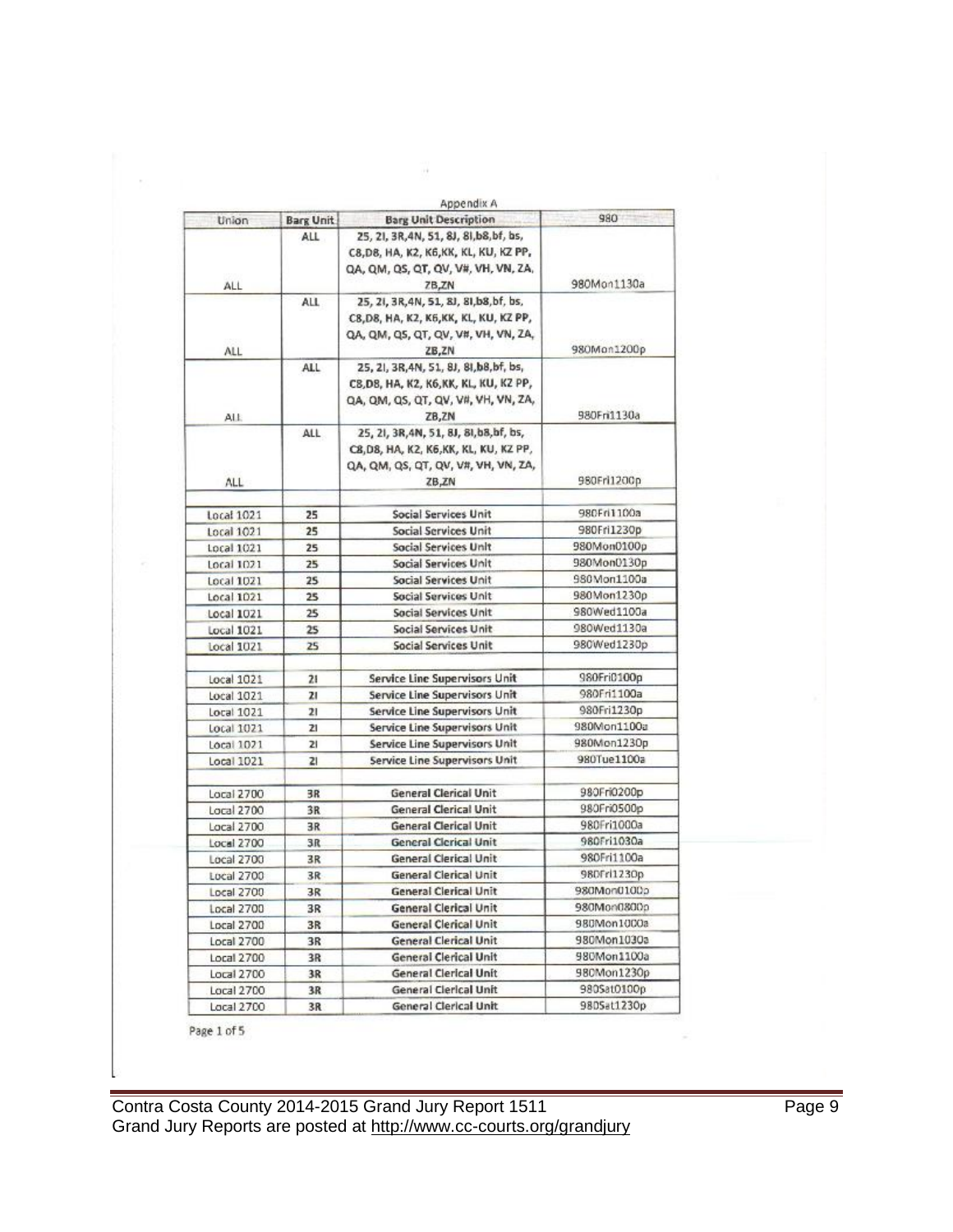|                          |                  | Appendix A                                |             |
|--------------------------|------------------|-------------------------------------------|-------------|
| Union                    | <b>Barg Unit</b> | <b>Barg Unit Description</b>              | 980         |
| Local 2700               | 3R               | <b>General Clerical Unit</b>              | 980Thu0300a |
| Local 2700               | 3R               | <b>General Clerical Unit</b>              | 980Thu0700p |
| Local 2700               | 3R               | <b>General Clerical Unit</b>              | 980Thu1100a |
| Local 2700               | 3R               | <b>General Clerical Unit</b>              | 980Tue0200a |
| Local 2700               | 3R               | <b>General Clerical Unit</b>              | 980Tue0300a |
| Local 2700               | 3R               | <b>General Clerical Unit</b>              | 980Tue0700p |
| Local 2700               | 3R               | <b>General Clerical Unit</b>              | 980Tue0800p |
| <b>Local 2700</b>        | 3R               | <b>General Clerical Unit</b>              | 980Tue1100a |
| Local 2700               | 3R               | <b>General Clerical Unit</b>              | 980Tue1130a |
| Local 2700               | 3R               | <b>General Clerical Unit</b>              | 980Tue1200p |
| Local 2700               | 3R               | <b>General Clerical Unit</b>              | 980Wed1100a |
| Local 2700               | 3R               | <b>General Clerical Unit</b>              | 980Wed1130a |
| Local 2700               | 3R               | <b>General Clerical Unit</b>              | 980Wed1200p |
| <b>Local 1230</b>        | 4N               | Fire Supression & Prevn Unit              | 980Fri1100a |
| WCE                      | 51               | <b>Professional Engineers Unit</b>        | 980Fri1230p |
| <b>IHSS</b>              | 81               | <b>IHSS Public Authority-Mgmt</b>         | 980Fri1230p |
| <b>IHSS</b>              | 81               | <b>IHSS Public Authority-Mgmt</b>         | 980Mon1100a |
| <b>HSS</b>               | 81               | <b>IHSS Public Authority-Mgmt</b>         | 980Mon1230p |
| <b>IHSS</b>              | 81               | <b>IHSS Public Authority-Non Mgmt</b>     | 980Fri1100a |
| IHSS                     | 81               | <b>IHSS Public Authority-Non Mgmt</b>     | 980Mon1230p |
| <b>Unrep Mgmt</b>        | <b>B8</b>        | Mgmt Classes-Classified & Exem            | 980Fri0100p |
| <b>Unrep Mgmt</b>        | <b>B8</b>        | Mgmt Classes-Classified & Exem            | 980Fri0130p |
| Unrep Mgmt               | <b>B8</b>        | Mgmt Classes-Classified & Exem            | 980Fri1100a |
| Unrep Mgmt               | <b>B8</b>        | Mgmt Classes-Classified & Exem            | 980Fri1230p |
| <b>Unrep Mgmt</b>        | <b>B8</b>        | Mgmt Classes-Classified & Exem            | 980Mon0100p |
| <b>Unrep Mgmt</b>        | <b>B8</b>        | Mgmt Classes-Classified & Exem            | 980Mon1100a |
| <b>Unrep Mgmt</b>        | <b>B8</b>        | Mgmt Classes-Classified & Exem            | 980Mon1230o |
| Unrep Mgmt               | <b>B8</b>        | Mgmt Classes-Classified & Exem            | 980Wed1130a |
| Unrep Mgmt               | <b>BD</b>        | <b>Mgmt Classified &amp; Ex Dept Head</b> | 980Fri0100p |
| <b>Unrp Fire Mgmt</b>    | BF               | Fire District (MS) Safety Mgmt            | 980Fri1100a |
| <b>Jnrep Sheriff Mgm</b> | <b>BS</b>        | Sheriff's Sworn Executive Mgmt            | 980Fri1100a |
| Unrep Proj               | CB               | Management Project-Other                  | 980Fri0100p |
| Unrep Proj               | C8               | Management Project-Other                  | 980Fri1030a |
| <b>Unrep Proj</b>        | C8               | Management Project-Other                  | 980Fri1100a |
| <b>Unrep Proj</b>        | C8               | Management Project-Other                  | 980Fri1230p |
| <b>UCDA</b>              | HA               | <b>Fire Management Unit</b>               | 980Fri1100a |

Page 2 of 5

Contra Costa County 2014-2015 Grand Jury Report 1511 **Frankling Contra Costa County 2014-2015** Grand Jury Report Grand Jury Reports are posted at http://www.cc-courts.org/grandjury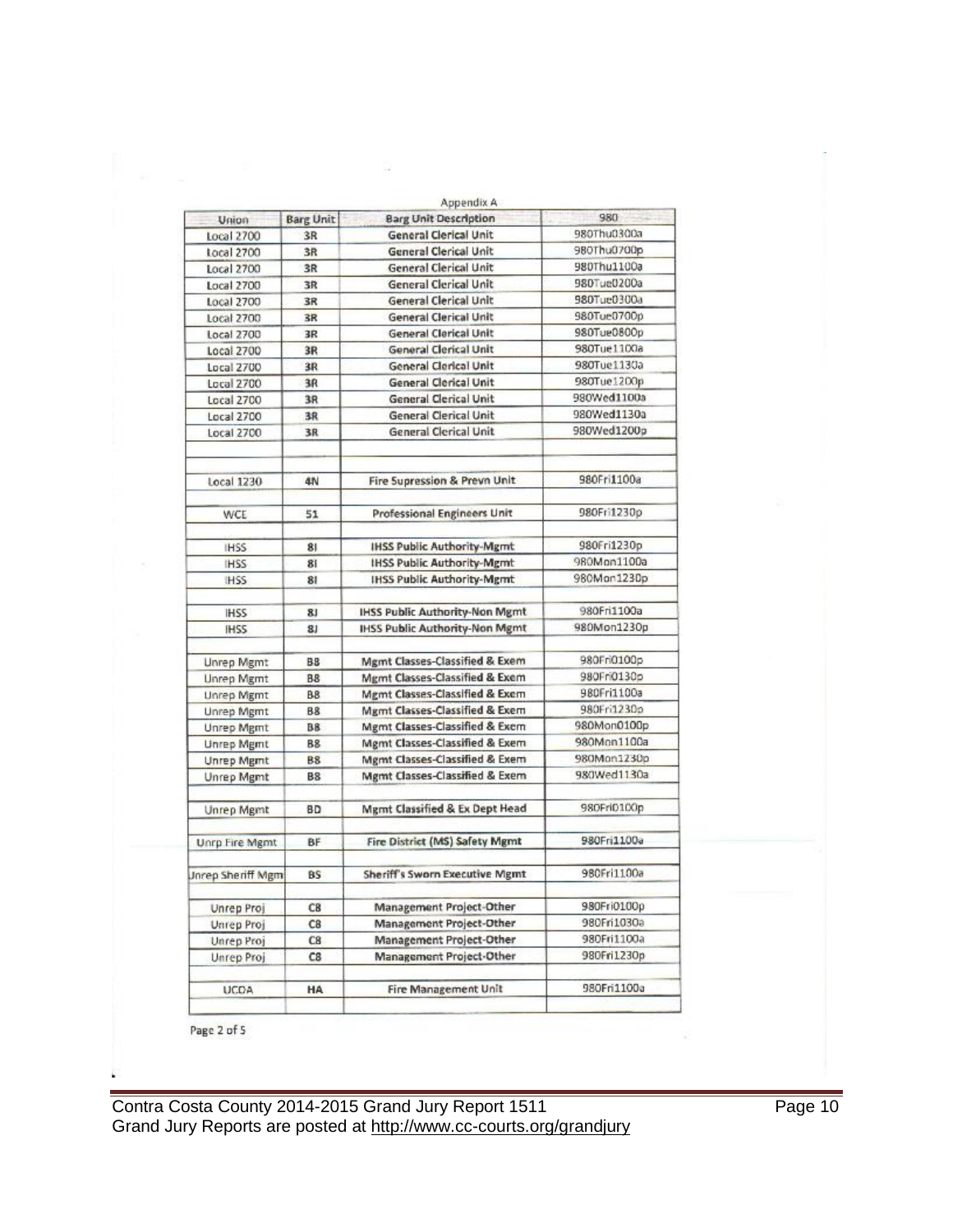|                    |                  | Appendix A                                                                  | 980         |
|--------------------|------------------|-----------------------------------------------------------------------------|-------------|
| Union              | <b>Barg Unit</b> | <b>Barg Unit Description</b>                                                |             |
| Local 512          | K2               | <b>Property Appraisers Unit</b>                                             | 980Fri1030a |
| Local 512          | K2               | <b>Property Appraisers Unit</b>                                             | 980Fri1100a |
| Local 512          | K2               | <b>Property Appraisers Unit</b>                                             | 980Mon1030a |
| Local 512          | K6               | Supervisory Clerical Unit                                                   | 980Fri1100a |
| Local 512          | K6               | <b>Supervisory Clerical Unit</b>                                            | 980Mon0100p |
| Local 512          | K6               | <b>Supervisory Clerical Unit</b>                                            | 980Mon0130p |
| Local 512          | K6               | <b>Supervisory Clerical Unit</b>                                            | 980Mon1100a |
| Local 512          | K6               | <b>Supervisory Clerical Unit</b>                                            | 980Thu0700p |
| Local 512          | K6               | Supervisory Clerical Unit                                                   | 980Tue1100a |
| Local 512          | KK               | Income Maintence Program Unit                                               | 980Fri1100a |
| Local 512          | KK               | Income Maintence Program Unit                                               | 980Fri1230p |
| Local 512          | KK               | Income Maintence Program Unit                                               | 980Mon0100p |
| Local 512          | KK               | Income Maintence Program Unit                                               | 980Mon1100a |
| Local 512          | КΚ               | Income Maintence Program Unit                                               | 980Mon1230p |
| Local 512          | KL               | <b>Engineering Technician Unit</b>                                          | 980Fri1030a |
| Local 512          | KL               | <b>Engineering Technician Unit</b>                                          | 980Fri1230p |
|                    |                  |                                                                             |             |
| Local 512          | KU               | <b>Probation Supervisors Unit</b>                                           | 980Thu0700p |
| Local 512          | KU               | <b>Probation Supervisors Unit</b>                                           | 980Thu1100a |
| Local 512          | KU               | <b>Probation Supervisors Unit</b>                                           | 980Tue1100a |
| Local 512          | KZ               | Social Svcs Staff Special Unit                                              | 980Fri1100a |
| Local 512          | KZ               | Social Svcs Staff Special Unit                                              | 980Fri1230p |
| Local 512          | ΚZ               | Social Svcs Staff Special Unit                                              | 980Mon1100a |
| Local 512          | KZ               | Social Svcs Staff Special Unit                                              | 980Mon1230p |
| Local 512          | ΚZ               | Social Svcs Staff Special Unit                                              | 980Wed1100a |
| PPOA               | PP               | <b>Probation Unit of CCC</b>                                                | 980Mon0100p |
|                    |                  |                                                                             | 980Fri1100a |
| Local 1            | QA               | <b>Agriculture &amp; Animal Ctrl Unit</b>                                   | 980Mon1100a |
| Local 1            | QA               | <b>Agriculture &amp; Animal Ctrl Unit</b>                                   | 980Sun1200a |
| Local 1            | QA               | <b>Agriculture &amp; Animal Ctrl Unit</b><br>Agriculture & Animal Ctrl Unit | 980Thu1000a |
| Local 1            | QA               | <b>Agriculture &amp; Animal Ctrl Unit</b>                                   | 980Tue1000a |
| Local 1<br>Local 1 | QA<br>QA         | <b>Agriculture &amp; Animal Ctrl Unit</b>                                   | 980Tue1100a |
|                    |                  |                                                                             |             |
| Local 1            | QM               | <b>Engineering Unit</b>                                                     | 980Fri1030a |
| Local 1            | QM               | <b>Engineering Unit</b>                                                     | 980Fr11100a |
| Local 1            | QM               | <b>Engineering Unit</b>                                                     | 980Mon1030a |
| Local 1            | QΜ               | <b>Engineering Unit</b>                                                     | 980Mon1100a |
| Local 1            | QM               | <b>Engineering Unit</b>                                                     | 980Mon1230p |
| Local 1            | Q5               | General Services & Mtce Unit                                                | 980Fri0930a |
| Local 1            | QS               | General Services & Mtce Unit                                                | 980Fri1030a |
| Local 1            | QS               | <b>General Services &amp; Mtce Unit</b>                                     | 980Fri1100a |

Page 3 of 5

Contra Costa County 2014-2015 Grand Jury Report 1511 **Frankling Contra Costa County 2014-2015** Grand Jury Report 1 Grand Jury Reports are posted at http://www.cc-courts.org/grandjury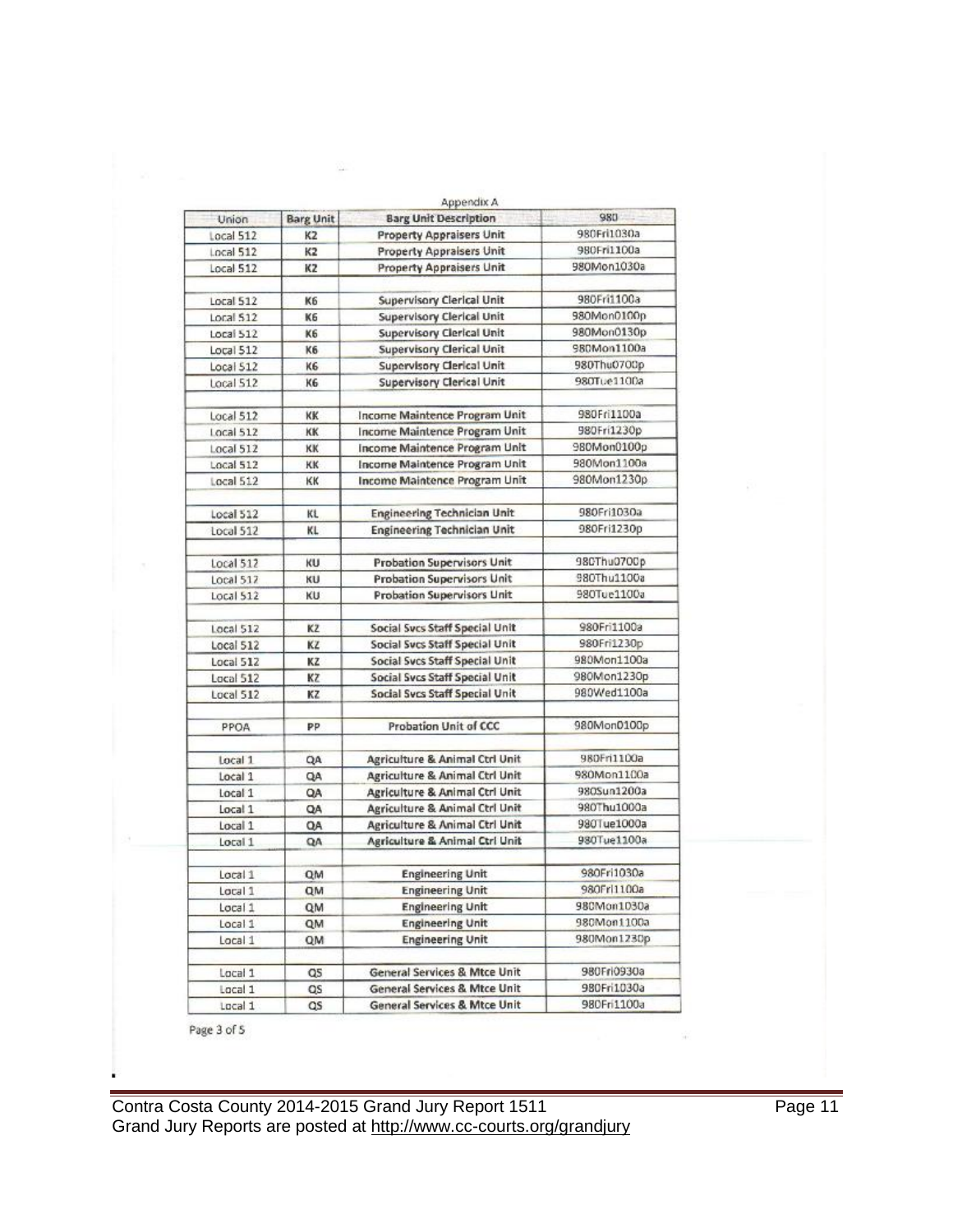| Union             | <b>Barg Unit</b> | Appendix A<br><b>Barg Unit Description</b> | 980         |
|-------------------|------------------|--------------------------------------------|-------------|
| Local 1           | QS               | General Services & Mtce Unit               | 980Mon1030a |
| Local 1           | QS               | <b>General Services &amp; Mtce Unit</b>    | 980Mon1100a |
| Local 1           | QS               | General Services & Mtce Unit               | 980Wed1130a |
|                   |                  |                                            |             |
| Local 1           | QT               | <b>Health Services Unit</b>                | 980Fri1030a |
| Local 1           | QT               | <b>Health Services Unit</b>                | 980Fri1100a |
| Local 1           | QT               | <b>Health Services Unit</b>                | 980Mon1030a |
| Local 1           | QT               | <b>Health Services Unit</b>                | 980Mon1100a |
| local 1           | Q٧               | <b>Investigative Unit</b>                  | 980Fri1100a |
| Local 1           | Q٧               | <b>Investigative Unit</b>                  | 980Mon1100a |
|                   |                  |                                            |             |
| <b>DSA</b>        | V#               | Sheriff's Sworn Mgmt Unit                  | 980Fri1100a |
| <b>DSA</b>        | V#               | Sheriff's Sworn Mgmt Unit                  | 980Mon1100a |
|                   |                  |                                            |             |
| <b>DSA</b>        | VH               | Deputy Sheriff's Unit-Sworn                | 980Fri1030a |
| D <sub>5</sub> A  | VH               | Deputy Sheriff's Unit-Sworn                | 980Fri1100a |
| <b>DSA</b>        | VH               | Deputy Sheriff's Unit-Sworn                | 980Mon1100a |
| <b>DSA</b>        | VN               | Deputy Sheriff's Unit-NonSworn             | 980Fri0200p |
| <b>DSA</b>        | VN               | Deputy Sheriff's Unit-NonSworn             | 980Fri0700p |
| <b>DSA</b>        | VN               | Deputy Sheriff's Unit-NonSworn             | 980Fri1030a |
| <b>DSA</b>        | VN               | Deputy Sheriff's Unit-NonSworn             | 980Fri1100a |
| <b>DSA</b>        | VN               | Deputy Sheriff's Unit-NonSworn             | 980Fri1230p |
| <b>DSA</b>        | VN               | Deputy Sheriff's Unit-NonSworn             | 980Mon1100a |
| D <sub>5</sub> A  | VN               | Deputy Sheriff's Unit-NonSworn             | 980Thu0300a |
| <b>DSA</b>        | VN               | Deputy Sheriff's Unit-NonSworn             | 980Thu0700p |
| <b>DSA</b>        | VN               | Deputy Sheriff's Unit-NonSworn             | 980Thu1100a |
| <b>DSA</b>        | VN               | Deputy Sheriff's Unit-NonSworn             | 980Tue0400a |
|                   | VN               | Deputy Sheriff's Unit-NonSworn             | 980Tue0700p |
| DSA<br><b>DSA</b> | VN               | Deputy Sheriff's Unit-NonSworn             | 980Tue1030a |
|                   |                  |                                            |             |
| Local 21          | ZA               | <b>Supervisory Management</b>              | 980Fri0100p |
| Local 21          | ZA               | <b>Supervisory Management</b>              | 980Fri1000a |
| Local 21          | ZA               | <b>Supervisory Management</b>              | 980Fri1030a |
| Local 21          | ZA               | <b>Supervisory Management</b>              | 980Fri1100a |
| Local 21          | ZA               | <b>Supervisory Management</b>              | 980Fri1230p |
| Local 21          | 2A               | <b>Supervisory Management</b>              | 980Fri7:30p |
| Local 21          | ZA               | <b>Supervisory Management</b>              | 980Mon0100p |
| Local 21          | ZA               | <b>Supervisory Management</b>              | 980Mon1000a |
| Local 21          | ZA               | <b>Supervisory Management</b>              | 980Mon1030a |
| Local 21          | ZA               | <b>Supervisory Management</b>              | 980Mon1100a |
|                   |                  |                                            |             |
| Local 21          | ZB               | <b>Non-Supervisory Management</b>          | 980Fri0100p |
| Local 21          | ZВ               | Non-Supervisory Management                 | 980Fri0300p |
| Local 21          | ΖB               | <b>Non-Supervisory Management</b>          | 980Fri1000a |
| Local 21          | ZB               | Non-Supervisory Management                 | 980Fri1100a |
| Local21           | ZB               | Non-Supervisory Management                 | 980Fri1230p |

Page 4 of 5

Contra Costa County 2014-2015 Grand Jury Report 1511 **Frankling Contra Costa County 2014-2015** Grand Jury Report Grand Jury Reports are posted at http://www.cc-courts.org/grandjury